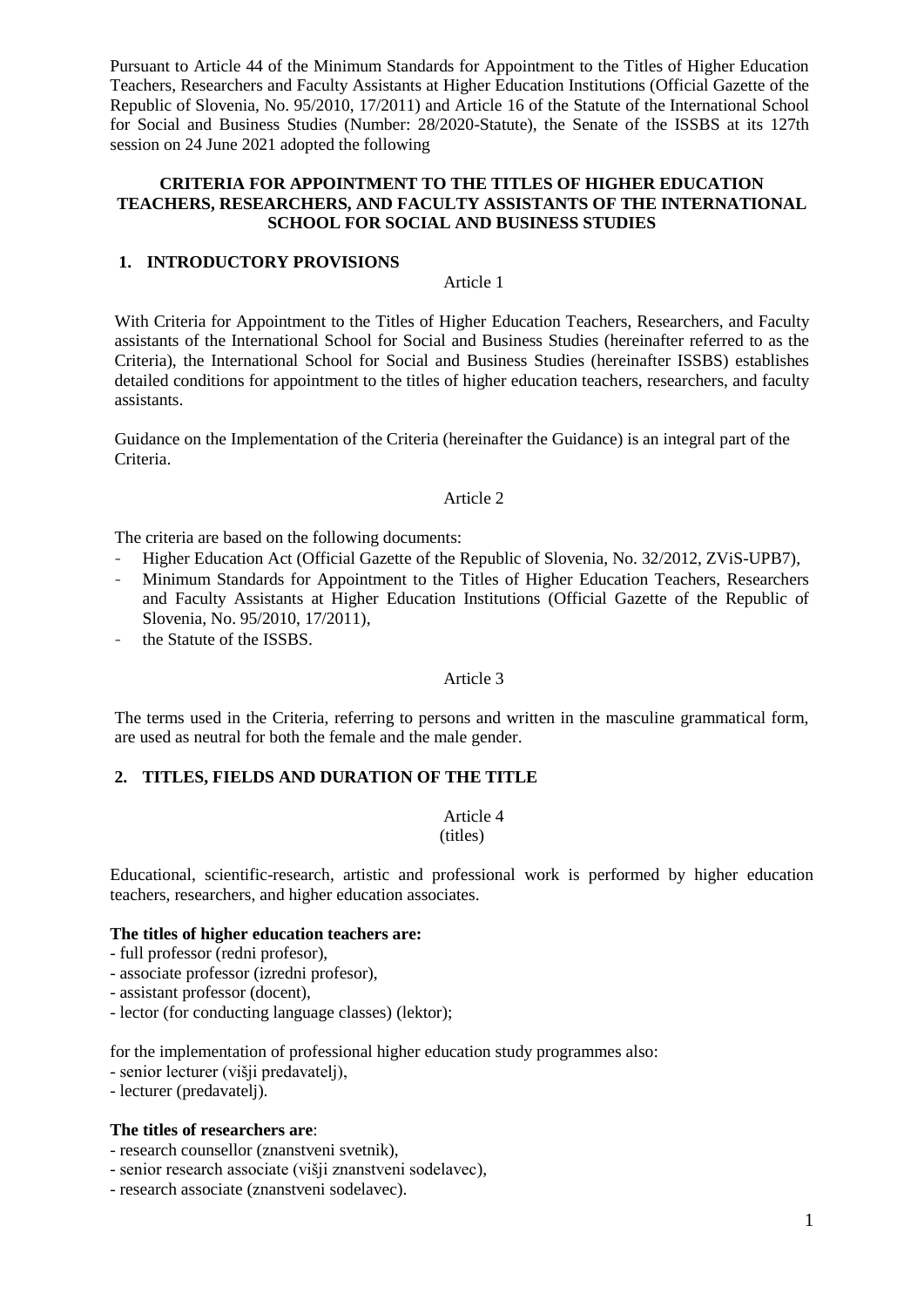### **The titles of higher education associates are**:

- teaching assistant (asistent),
- librarian (bibliotekar),
- expert counsellor (strokovni svetnik),
- senior expert (višji strokovni sodelavec),
- junior expert (strokovni sodelavec);
- instructor (učitelj veščin).

## Article 5 (fields for election to the title)

Candidates may be elected to the titles of higher education teachers and assistants for scientific fields, disciplines or subject areas determined by the ISSBS Senate (hereinafter the Senate, Annex 1).

A candidate may be appointed to the title in one or more fields.

## Article 6 (duration of the title)

Higher education teachers, adjunct professors and scientific and artistic associates, with the exception of full professors and research counsellors, are appointed to the title for a period of five years (hereinafter: the appointment period).

They may be reappointed to the same title and for the same appointment period according to the conditions for reappointment.

Teaching assistants are appointed for a period of three years.

Full professors and research counsellors are appointed to titles for an indefinite period.

Retired higher education teachers and faculty assistants retain the title they held upon full (100%) retirement.

# Article 7 **(**teaching and research title ratio)

A researcher may be appointed to the title of a higher education teacher if they meet all the conditions for the appointment to the appropriate title of higher education teacher/faculty assistant.

Under the condition stipulated in the first paragraph, a research counsellor may be appointed to the title of full professor, a senior research associate may be appointed to the title of associate professor, while a research associate may be appointed to the title of assistant professor. In this case, the teaching title is valid until the expiry of the research title on the basis of which the person was appointed to the title of a higher education teacher.

# Article 8

Higher education teachers may be appointed to titles in the following order:

- assistant professor, associate professor, full professor.

Researchers may be appointed to titles in the following order:

research associate, senior research associate, research counsellor.

# **3. MINIMUM STANDARDS FOR APPOINTMENT TO THE TITLE**

Article 9 (cumulative compliance with the minimum standards)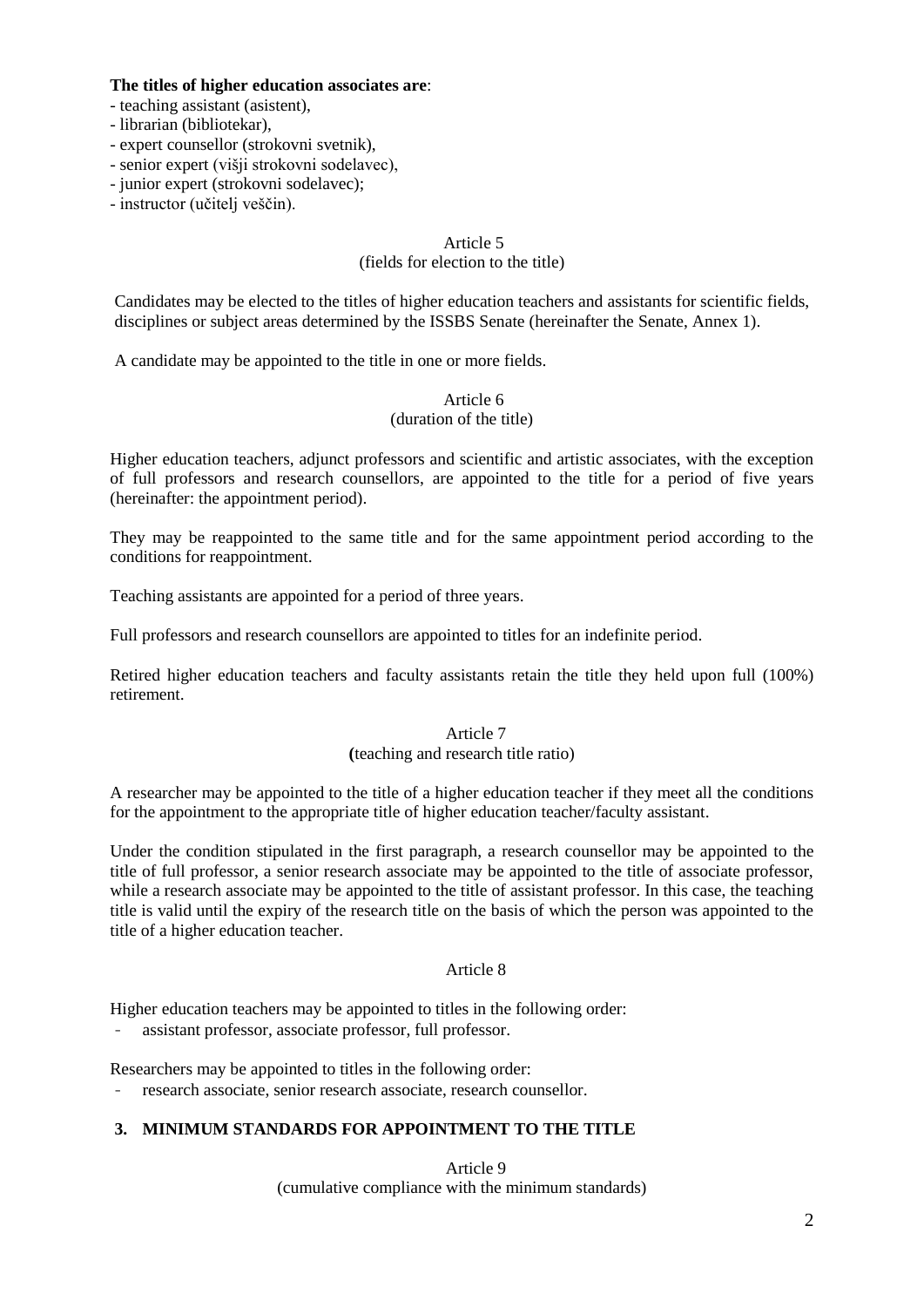A candidate for appointment to the title has to cumulatively meet the basic, general, and special minimum standards for appointment to the title.

The basic minimum standards for appointment to the title are the conditions that have to be met by each candidate for appointment to the title.

At each election of a higher education teacher and faculty assistant to a higher title, or at re-election, the candidate has to submit the opinion of the Student Council, based on the results of the student survey or other instruments of verification of their teaching competence.

## **3.1 Basic minimum standards for appointment to the title**

## Article 10 (basic minimum standards for appointment to the title)

The basic minimum standards for appointment to the title are:

- adequate education or adequate scientific or professional title,
- capacity for professional and pedagogical work,
- active knowledge of at least one widely spoken foreign language,
- a positive assessment of the candidate's competence by most rapporteurs.

## Article 11

## (demonstration of competence)

The candidate demonstrates qualifications for professional work with documented publications of scientific and professional works, documented research and professional achievements, documented participation in scientific or professional projects, granted patents, and other documented achievements that are considered proof of originality and quality in an individual field.

In the procedure of a candidate's first appointment to the title of a higher education teacher, teaching competence is demonstrated by a trial public lecture.

Candidates for first time appointment to the titles of researcher, expert counsellor, senior expert, junior expert, librarian, and assistant are not obliged to demonstrate their teaching competence.

### Article 12

(demonstration of active knowledge of one widely spoken foreign language)

Active knowledge of one widely spoken foreign language shall be demonstrated by proof from the institution responsible for issuing such certificates or by an internationally recognised certificate of knowledge of a specific language and other relevant certificates demonstrating active knowledge of a widely spoken foreign language.

A candidate for appointment to the title having obtained a bachelor's, master's, or doctoral degree from a foreign university according to a programme conducted in one of the widely spoken foreign languages and who has also written a diploma or a master's thesis or a doctoral dissertation in that language is not obliged to submit evidence of active knowledge of a widely spoken foreign language.

Knowledge of a widely spoken foreign language is demonstrated only at the first appointment to the title.

### **3.2 General minimum standards for appointment to the title**

Article 13 (general minimum standards for appointment to the title)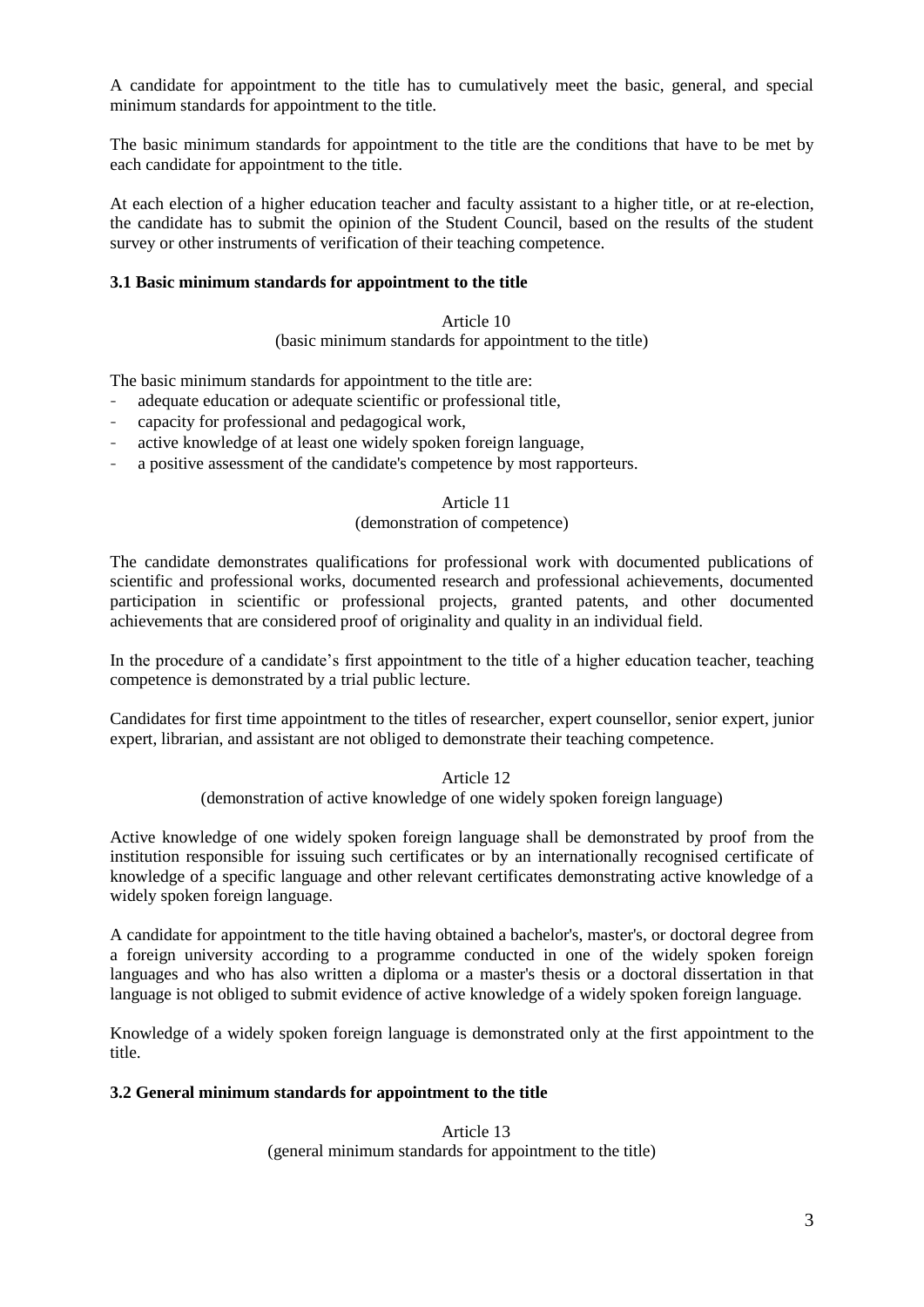General minimum standards are formal conditions that, in addition to the basic minimum standards, have to be met by a candidate for appointment to an individual title. They relate to education, work experience, and qualifications in the field of appointment to the title.

# Article 14

# (education and work experience)

The title of:

- 1. full professor, associate professor, assistant professor, research counsellor, senior research associate, and research associate may be awarded to a holder of a doctoral degree;
- 2. senior lecturer may be awarded to a holder of at least a second level education;
- 3. lecturer may be awarded to a holder of at least a second level education with five years of relevant professional work in practice (e.g., working in the content field of the study programme in the domestic and, in the case of a foreign language, also a foreign language environment)
- 4. lector may be awarded to a holder of a second level education with three years of pedagogical practice;
- 5. assistant may be awarded to a holder of at least a second level education who has achieved an average grade of at least very good (8) during their studies;
- 6. expert counsellor may be awarded to a holder of at least a second level education with fifteen years of relevant professional practice in a field related to the field of appointment to the title;
- 7. senior expert may be awarded to a holder of at least a second level education with ten years of relevant practice in a field related to the field of appointment to the title;
- 8. junior expert may be awarded to a holder of at least a second level education with one year of relevant professional practice in a field related to the field of appointment to the title;
- 9. instructor may be awarded to a holder of at least a first level education with five years of relevant practice in a field related to the field of appointment to the title;
- 10. librarian may be awarded to a holder of at least a second level education with three years of relevant practice and demonstrated ability for independent professional work.
- 11. adjunct professor / researcher may be awarded to a holder of a third level education.

# **3.2.1 Elements of qualification for the field of appointment to the title**

# Article 15

(content elements of qualification for the field of appointment to the title)

Substantive elements for the assessment of qualifications for the field of appointment to the title are:

- success in solving scientific, research and development or professional problems in the field of appointment;
- activity in an international context,
- experience in working in a professional environment in the field of appointment, etc.

Qualification in the field of appointment to the title is demonstrated by:

- relevant publications of the candidate's work in the field of appointment,
- evidence of successful cooperation in an international context or the international visibility of the candidate's work,
- demonstrable citations of the candidate's works in the scientific literature from the field of appointment.

# Article 16

# (publication of candidate's work)

Candidate's work has to be published or presented in a way that is recognised by the profession as suitable for recognition by the domestic and international professional public in the field of appointment.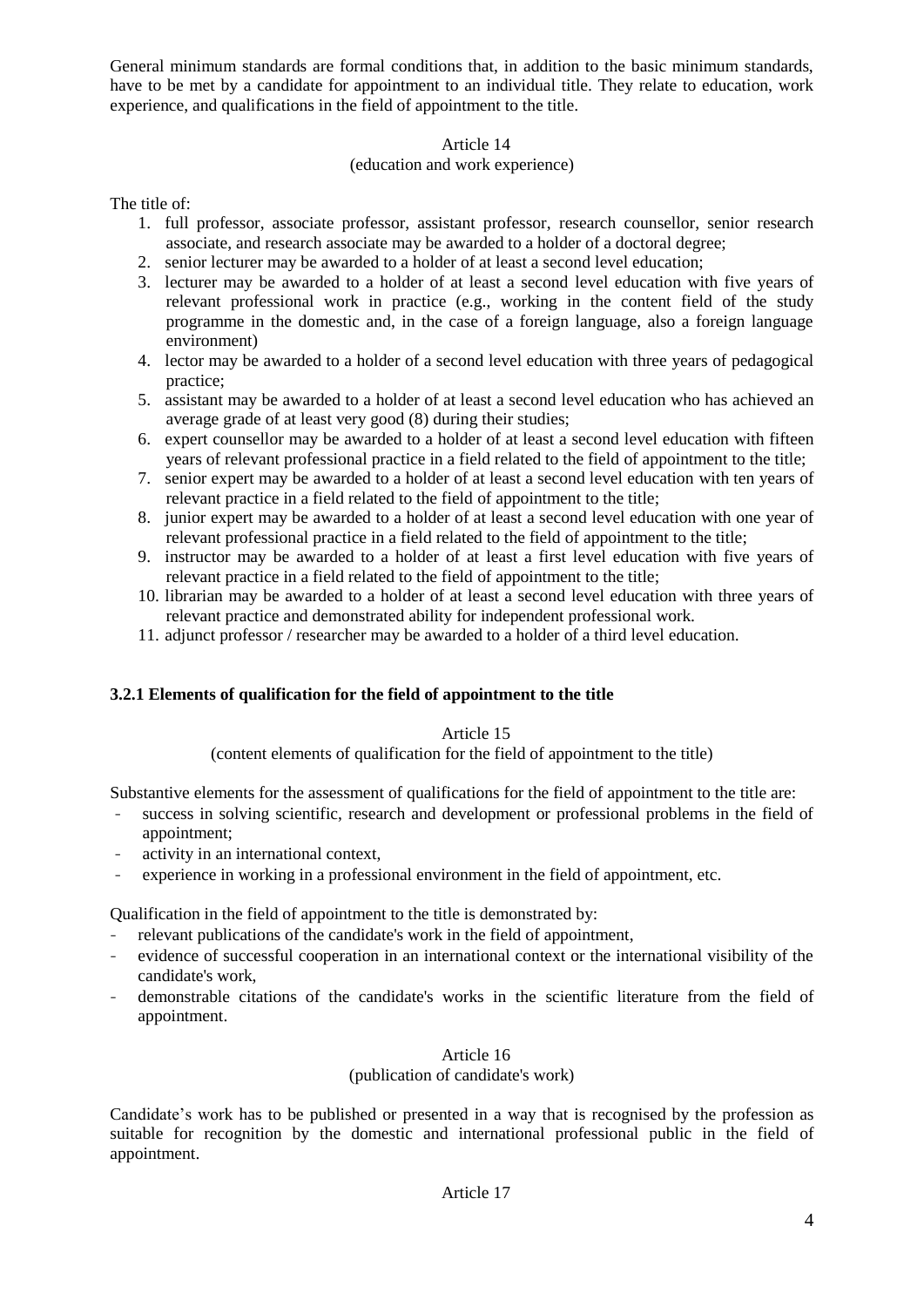### (authorship)

The first author of a publication is the author who is listed in the first place among the authors, or being agreed upon as such by all co-authors, in writing. In the case of a first authorship agreement, a statement from all co-authors giving consent to such an agreement has to be attached. For written works, published from 2020 onwards, such a statement has to be signed by all co-authors within six months following the publication of the work.

If the first authorship is demonstrated in a different way, or if the authors are listed in alphabetical order, the candidate's contribution shall be evident from the attached statement signed by all coauthors. The first authorship is assessed by the rapporteurs on the basis of the statement.

### Article 18

(international visibility of the candidate's work)

A candidate demonstrates international visibility of their work by the following indicators of international recognition:

- a) demonstrable citations in the scientific literature (number of citations within the international databases Scopus and Web of Science),
- b) invitations to lectures at international scientific meetings (number: invitations, extracts, etc.),
- c) memberships in editorial boards of international journals (number of extracts),
- d) memberships in foreign academies (number of extracts),
- e) being the subject holder in international undergraduate or postgraduate programmes (number of extracts), and
- f) participation in the implementation of undergraduate or postgraduate study programmes at foreign higher education institutions, in the amount of at least five hours per visit (number of visits).

In order to be appointed to the title, a candidate has to demonstrate the achievement of:

- a) for election to associate professor and senior research associate
	- $\circ$  at least two (2) indicators of international visibility in the last election period in the total volume of at least four (4) units, whereby for indicator f, one unit equals a visit with at least five hours of participation,
- b) for election to full professor and research counsellor
	- o at least three (3) indicators of international visibility in the last election period in the total volume of at least nine (9) units, whereby for indicator f, one unit equals a visit with at least five hours of participation.

### **3.2.2 Elements of pedagogical qualification**

### Article 19

(assessment of pedagogical qualification)

The elements for the assessment of the candidate's pedagogical qualification for appointment to a title are:

- comprehensibility and systematic nature of lectures, exercises, seminars, consultations, and knowledge evaluations;
- successful mentoring of bachelor's degrees, specialisations, master's degrees, doctoral degrees, life-long learning and postgraduate study, mentoring of exchange students and student research work,
- attitude towards students;
- encouragement to pursue scientific, pedagogical and professional work;
- preparation and professional, pedagogical, and methodical or didactic value of teaching aids, study materials, and textbooks;
- development of laboratories or other specialised units, supporting the pedagogical process;
- pedagogical training supported by evidence and obtained according to general programmes for pedagogical training or individual programmes of a higher education institution.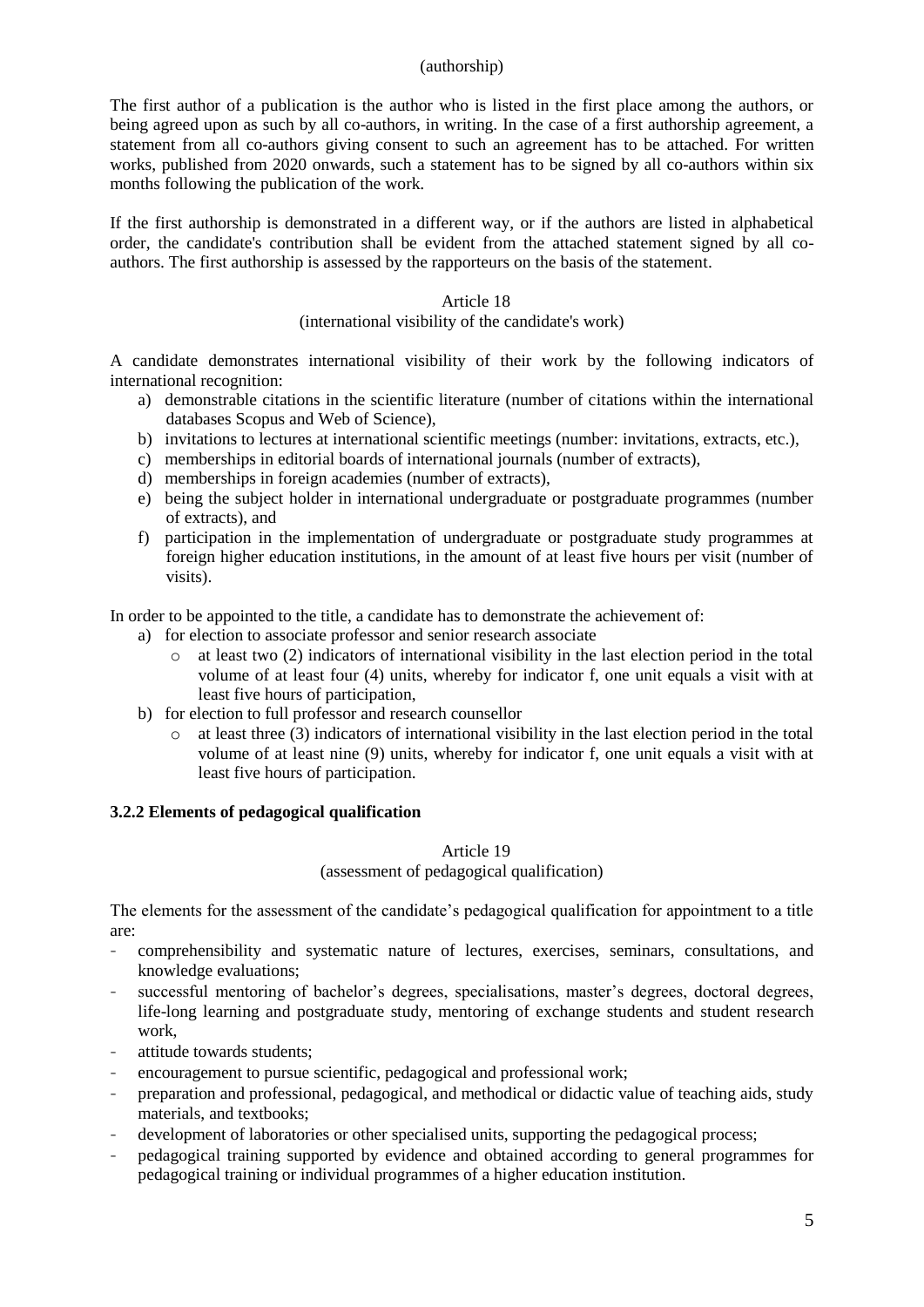## **3.3 Special minimum standards for appointment to the title**

## Article 20

(special minimum standards for appointment to the title)

Special minimum standards are, in addition to the basic and general minimum standards, the qualitative and quantitative conditions that have to be met by a candidate for appointment to the title.

## **Full professor and research counsellor**

# 1. Article 21

### (full professor and research counsellor)

A candidate may be appointed to the title of full professor and research counsellor if, in addition to the basic and general minimal standards, they also fulfil the following special minimal standards:

Quality conditions:

- is able to independently perform scientific and research and development work in the field of appointment, to contribute new knowledge or creative work and to demonstrate the international visibility of their work;
- has, since completing their doctoral studies, acted in a research and pedagogical capacity at a foreign university or research institution for at least three continuous months,
- furthers and enhances scientific achievements and provides for their application, and therefore enriches Slovenian and international knowledge;
- has acted as a mentor of at least one successfully defended doctoral thesis or co-mentor of two, where mentoring also counts in the case of a reasonably rejected doctoral dissertation;
- has published scientific works (monograph, book, textbook) that are important for the development of the discipline in an international as well as national framework;
- has led research projects;
- has the consent of the commission for appointment to the title.

Quantitative conditions:

has published at least fourteen articles (at least seven of which since the last appointment to a lower title), of which he is the first author (or prove that their contribution to the article is equivalent to the contribution of the first author); among those articles at least six have to be published in journals indexed in SSCI, SCI, AHCI with an impact factor greater than 0.

The candidate may replace a maximum of eight articles from the first indent of the previous paragraph, which, however, do not replace mandatory articles published in journals indexed in SSCI, SCI, AHCI with an impact factor greater than 0, with a scientific monograph, part of a scientific monograph, textbook or professional achievement. The authorship of the scientific monograph may replace two articles. The authorship of part of a scientific monograph may replace one article. Two of the articles that are being replaced with a scientific monograph or a part of a scientific monograph may be replaced by a peer-reviewed university textbook. The authorship of a peer reviewed university textbook counts as one article. One of the articles that the candidate replaces with a scientific monograph or a part of a scientific monograph may be replaced by a top research or professional achievement (technology transfer, granted patent with a test, etc.).

Articles from the above paragraph may be replaced by articles published in journals that are indexed in the Scopus database with an impact factor (SNIP) greater than 0 and belong to the content areas of the ISSBS study programmes or to the research areas of the faculty.

### Article 22 (public lecture)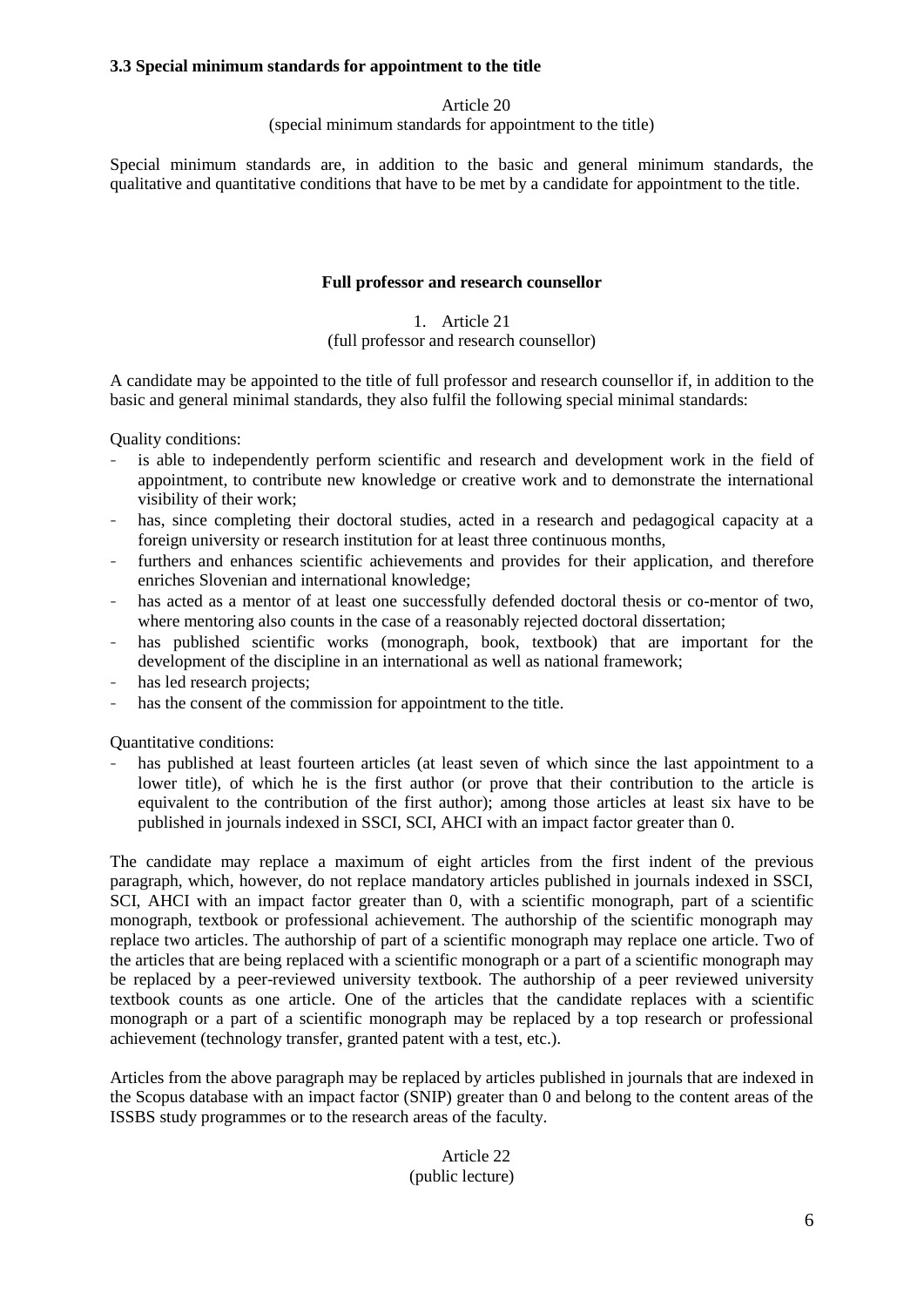A candidate for appointment to the title of full professor has to give a public trial lecture prior to appointment.

## **Associate professor and senior research associate**

## Article 23

## (Associate professor and senior research associate)

A candidate may be appointed to the title of associate professor and senior research associate if, in addition to the basic and general minimal standards, they also fulfil the following special minimal standards:

Quality conditions:

- is able to work independently in scientific or research and development for which they are being elected, and to contribute new knowledge or creations. This ability is demonstrated by appropriate bibliography in the field of appointment to the title;
- has worked successfully in a professional environment;
- provides evidence of international visibility of their work;
- has, since completing their doctoral studies, acted in research or pedagogical capacity at a foreign university or research institution for at least three continuous months, mentoring students who achieve international recognition at international competitions or at international events, which are extremely important given the place and place of the event is valued in the same way as working at a foreign university,
- has acted as a co-mentor for at least one successfully defended doctoral thesis, where comentoring also counts in the case of a reasonably rejected doctoral dissertation; or has otherwise made an appropriate contribution to the education of experts in their field. The following shall be regarded as such a contribution:
	- successfully completed mentorship of at least one student work awarded with a university award or a national professional, or an international award;
	- main mentoring for two completed master's theses; mentoring also counts in the case of a reasonably rejected master's thesis;
	- leadership of a research project;
- has the consent of the commission for appointment to the title.

Quantitative conditions:

has published at least seven articles (of which at least four since the last election to a lower title), of which they have to be the first author (or prove that their contribution to the article is equivalent to the contribution of the first author), of which at least three articles have to be published in journals indexed in SSCI, SCI, AHCI with an impact factor greater than 0.

The candidate may replace a maximum of four articles from the first indent of the previous paragraph (which, however, do not replace the mandatory articles published in journals indexed in the SSCI, SCI, AHCI with an impact factor greater than 0) by a scientific monograph, part of a scientific monograph, textbook, research, or professional achievement (technology transfer, granted patent, etc.). The authorship of a scientific monograph replaces two articles, and the authorship of a part of a scientific monograph replaces one article. One of the articles that are being replaced by the candidate with a scientific monograph or part of a scientific monograph may be replaced by a peer-reviewed university textbook. One of the articles that the candidate replaces with a scientific monograph or part of a scientific monograph may be replaced by top research, professional or sports achievement.

Articles from the above paragraph may be replaced by articles published in journals that are indexed in the Scopus database with an impact factor (SNIP) greater than 0 and belong to the content areas of the ISSBS study programmes or to the research areas of the faculty.

# **Article 24 (Adjunct professor)**

A candidate who, in addition to the basic and general minimum standards of the SQAA, also meets the following quality conditions may be elected to the title of adjunct professor: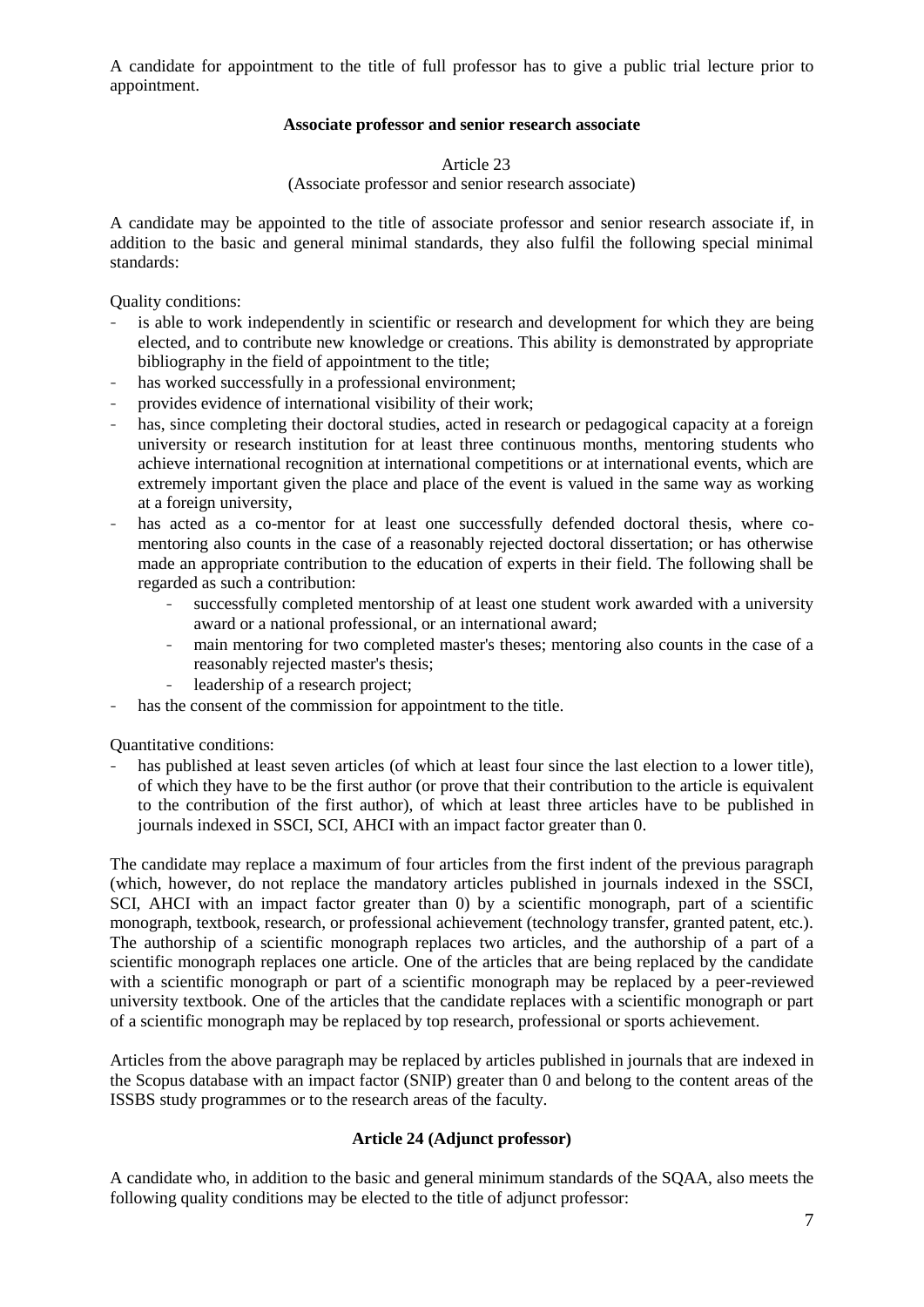- Modernity of the field of work.
- Cooperation with the economy.
- Cooperation with foreign institutions and groups.
- Internationally recognised excellence in the profession or science.
- Membership in professional and scientific associations.
- Organisational skills (leading research and development projects and groups, etc.).
- Publications on an international scale or documented top works in the field.
- Number of citations or other responses to the candidate's work.
- Pedagogical work (mentoring, lecturing at domestic and foreign higher education institutions, etc.).

### **Assistant professor and research associate**

## Article 25

### (assistant professor and research associate)

A candidate may be appointed to the title of associate professor and research associate if, in addition to the basic and general minimal standards, they also fulfil the following special minimal standards:

Quality conditions:

- Is successful in resolving scientific, research-development, or professional issues;
- Is active internationally (participation in international scientific conferences, conferences, study exchanges, lectures abroad, etc.);
- Has the consent of the commission for appointment to the title.

Quantitative conditions:

- Has published at least three articles (of which two in the last five years since the submission of the application for appointment), of which he was the first author; among those, at least one article has to be published in journals indexed in SSCI, SCI, AHCI with an impact factor greater than 0.

The candidate may replace a maximum of two articles from the first indent of the previous paragraph (which do not replace the mandatory article published in a journal indexed in SSCI, SCI, AHCI with an impact factor greater than 0) with a scientific monograph or part of a scientific monograph. The authorship of a scientific monograph replaces two articles, and the authorship of a part of a scientific monograph replaces one article.

Articles from the above paragraph may be replaced by articles published in journals that are indexed in the Scopus database with an impact factor (SNIP) greater than 0 and belong to the content areas of the ISSBS study programmes or to the research areas of the faculty.

### **Senior lecturer**

#### Article 26 (senior lecturer)

A candidate may be appointed to the title of senior lecturer if they have:

- provided evidence of professional work and publications proving they are professionally wellestablished in the field of appointment to the title,
- demonstrated their pedagogical abilities.

### **Lecturer**

### Article 27 (lecturer)

A candidate may be appointed to the title of lecturer if they are professionally established in the field of appointment to the title and receive positive evaluations from the majority of the rapporteurs.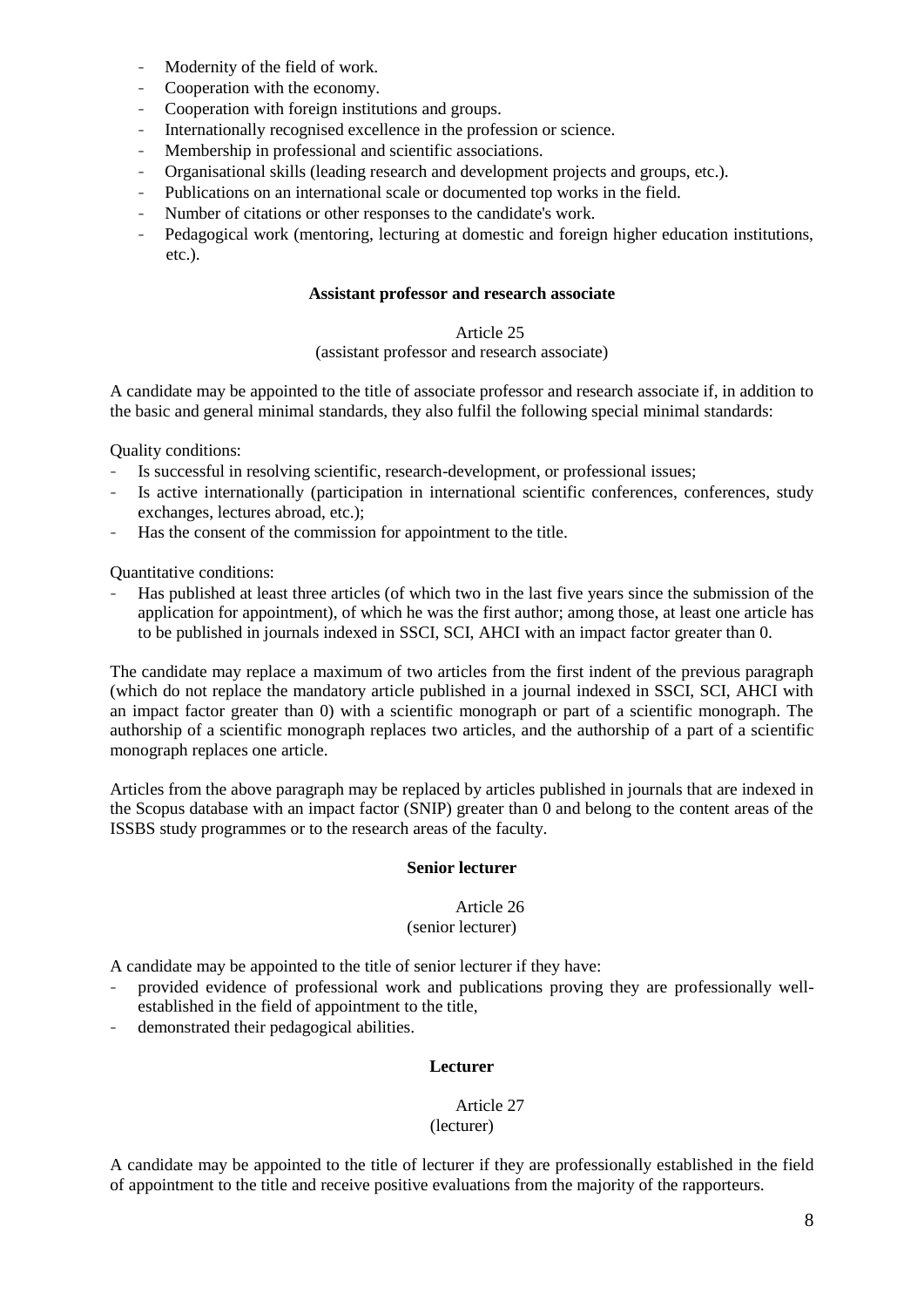### **Lector**

#### Article 28 (lector)

A candidate may be appointed to the title of lector if they have:

- three years of relevant pedagogical practice and, in the case of living languages, at least three months of continuous professional or pedagogical activity in an appropriate language environment;
- an appropriate bibliography comprising works and creations recognised by the profession as an appropriate means of presentation in in the field of appointment to the title;
- exhibited capacity for professional and pedagogical work, and
- demonstrated their pedagogical abilities.

### **Assistant**

#### Article 29 (assistant)

A candidate may be appointed to the title of assistant if they have:

- completed the last study with an average grade of at least very good (8), provided that the calculation of the average takes into account the grades of all passed exams, exercises, and other assessed study obligations;
- received at least grade 8 for their final work, provided it has been a prerequisite for the completion of the study;
- demonstrated ability for professional, scientific or research and development work.

## **4. Minimum standards for re-election**

### Article 30

(re-appointment to the title of higher education teacher and researcher)

When re-elected to the title of higher education teacher and researcher for the same field of appointment, the candidate has, since the last appointment to the title, met at least half of the conditions required by the institution for the first appointment to the title.

> Article 31 (appointment to a lower title)

If a candidate does not meet the conditions for re-election, they may apply for appointment to a lower title if they have been appointed to that title previously. In doing so, they have to meet the conditions necessary for re-appointment to a lower title.

### Article 32 (re-appointment to the title of assistant)

If the assistant has proved accomplishments in educational and scientific-research or artistic work and has evidence of pedagogical competence, they may be appointed to the same title three times. A doctoral degree is required for further elections.

### Article 33

(extension of the validity of the existing title for the duration of the procedure)

A candidate holding a valid title and aiming at the appointment to the same or another title, who wants the existing title to be considered valid until the final decision on the application, has to submit the application at least six months prior to the expiry of the valid title.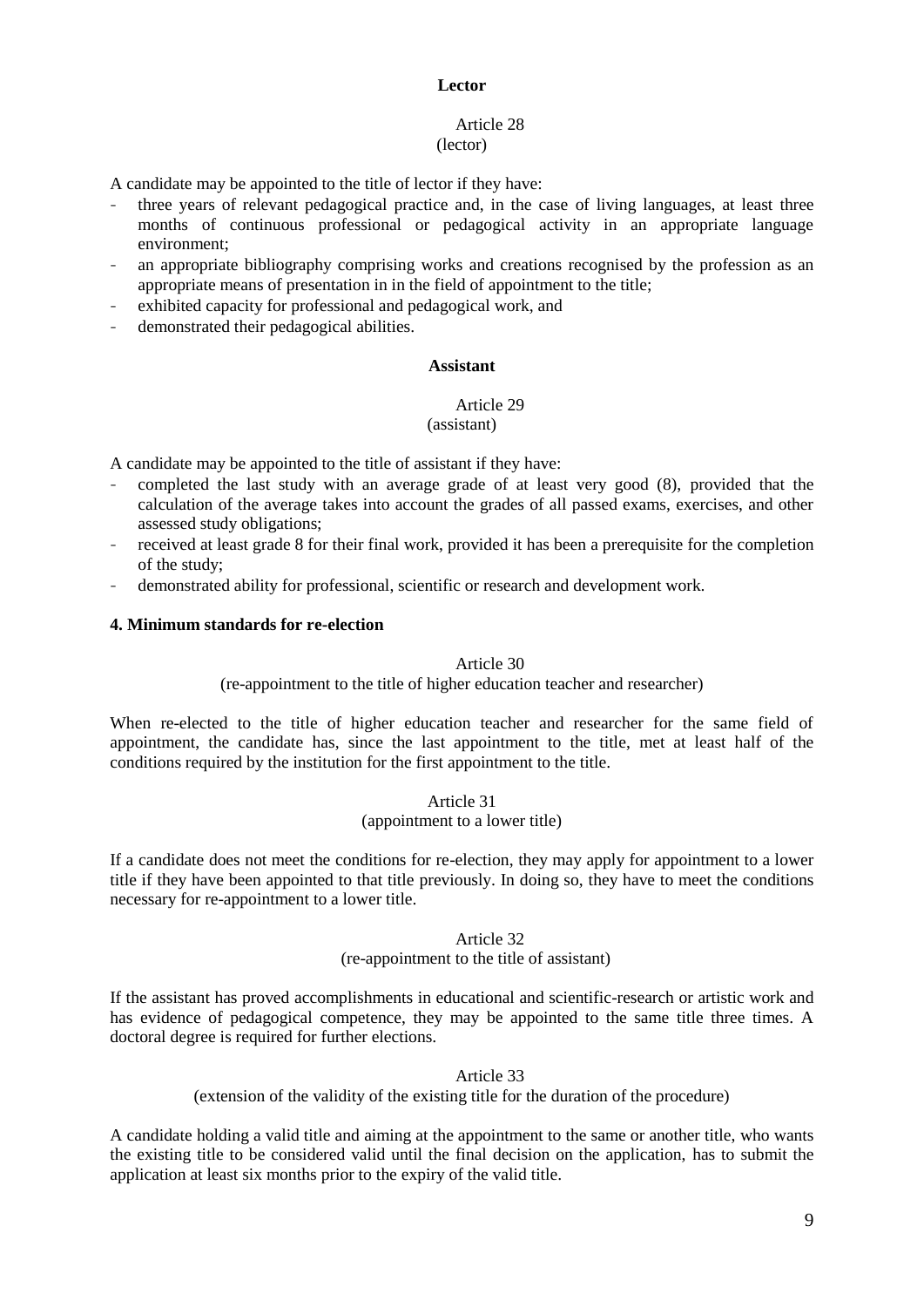If a higher education teacher, researcher or a faculty assistant submits an application for appointment to the title on time (no later than six months before the expiry of the appointment), they may continue performing their current teaching and research work until the finality of the title awarding procedure, despite the expiration of their current appointment.

If the candidate does not submit the application in time, but still holds a valid appointment to the title, the Senate may, based on the opinion of the Habilitation commission and the candidate's proposal, issue a decision to allow the candidate to perform previous pedagogical and research work, until completion of the appointment process. The candidate has to state the reasons why the application was not submitted in time.

## **5. Early appointment to the title and out-of-sequence appointment to the title**

### Article 34

(early appointment to the title and out-of-sequence appointment to the title)

Exceptionally, a candidate may be appointed to the title before the expiry of the valid title or to a title in which the order of titles is not taken into account.

A higher education teacher who has been appointed to a certain title for at least one appointment period may at any time submit an application for an appointment to a higher title, even if their reappointment has not yet expired.

For early appointment to the title or out-of-sequence appointment, the candidate has to have outstanding achievements. Outstanding achievements for early appointment have to be demonstrated in the first election period only.

An outstanding achievement of a candidate is considered to be the award of an important, well-known international prize, extremely important works with proven high visibility at home and abroad, or a decisive contribution to the development of an important new field of research or artistic activity.

### Article 35

(procedure for appointment to the title after termination of the title validity)

The validity of a title at a faculty is terminated if more than one year has passed since the expiry of the validity of the last title at the faculty. If, upon expiry of validity of the title at the faculty, the candidate applies for appointment to the title they last held before the expiry of the title, or for appointment to a lower title, they apply for the first appointment to the title and have to meet the conditions set for the first appointment set by these Criteria.

Article 35 (title of visiting distinguished professor / researcher):

The title *»Visiting distinguished professor / researcher«* is awarded to an individual who, through his teaching, research and other work, has significantly contributed to the development and reputation of the ISSBS and has the appropriate valid habilitation of the relevant other higher education institution or research institution.

Title *»Visiting distinguished professor / researcher«* is awarded upon the proposal of the Dean by the Senate for the calendar year.

The proposal contains: justification and indication of the reasons for the appointment of a visiting distinguished professor or researcher with an indication of their achievements and contributions to the development and strengthening of the reputation of the ISSBS in the field of education, research and other. The proposal must be accompanied by proof of a valid habilitation of the parent institution, as referred to in the first paragraph of this Article.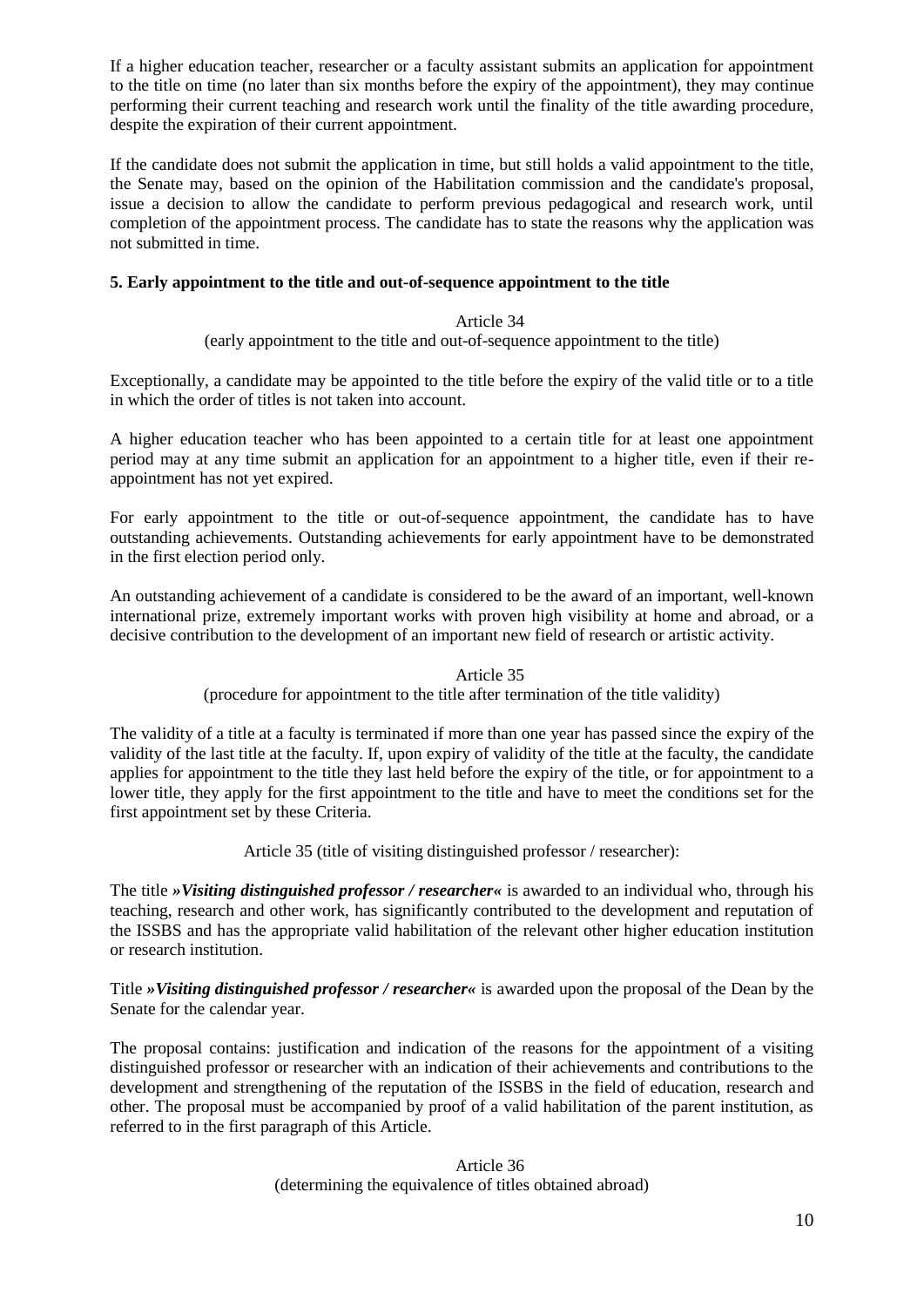For higher education teachers who have been appointed to the title abroad, a procedure for determining the adequacy of the title obtained by the candidate at another higher education institution abroad is carried out on the basis of minimum standards. The Habilitation commission, on the basis of the documentation obtained from the candidate (application; curriculum vitae; bibliography; evidence of diplomas, appointments, employment, important scientific works, citations and educational qualifications) and a description of the procedure for obtaining the title at a foreign institution, performs the process of recognition of the adequacy of the title and proposes to the faculty Senate the award of the title in the relevant field. In the event that the Habilitation commission assesses an additional expert opinion to be required for an individual candidate, depending on the field of appointment, the Habilitation commission may appoint a rapporteur who would then prepare an appropriate report on the assessment of the candidate. After having obtained the report of the Habilitation commission, which carries out the procedure of recognising the suitability of the title, it proposes to the Senate of the faculty to award the title in the appropriate field. The Senate, based on the proposal of the Habilitation commission and the procedure for recognising the adequacy of the title, awards the title and the field of election to the title. Recognition of an equivalent title is valid for the same period as the appointment to the relevant teaching title.

## Article 37 (election to research titles)

To appoint researchers to the title of a researcher, The Rules on Research Titles (Official Gazette of the Republic of Slovenia, No. 126/2008, 41/2009 and further amendments) is used.

### **6. Transitional and final provisions**

# Article 38 (extension of the validity of the title - COVID-19)

In appointment procedures, the suspension of operation at a foreign university, research, or art institution due to the COVID-19 pandemic shall not be considered as a suspension within the meaning of the requirement from the Criteria for continuous operation abroad. In the application, the candidate should explain that they had to suspend the planned continuous operation due to the COVID-19 pandemic.

A candidate holding the valid title of senior lecturer, lector, assistant professor, associate professor, full professor, research associate, senior research associate or research counsellor may apply for an extension of the valid title for a period of up to 1 year under the following conditions and in accordance with the procedure:

1. The candidate submits an application for extension of the appointment period to the ISSBS. In the application, they have to state the conditions for appointment which they expect not to meet by the application deadline (6 months before the expiry of the title), explain the reasons for each of these conditions for the non-compliance with the COVID-19 pandemic, and attach relevant evidence (e.g., a hosting agreement at a foreign university that could not be realised due to the COVID-19 pandemic).

2. The Office for administrative and general affairs shall forward the application to the Habilitation commission.

3. If the Habilitation commission consents to the extension of the appointment period, it shall inform the ISSBS Senate, which shall issue a decision determining the extension of the appointment period to the current title for up to one year.

4. If the Habilitation commission does not give its consent to the extension, it shall inform the ISSBS Senate, which shall issue a decision rejecting the application. There is no appeal against this decision.

5. If the candidate missed the submission of the application six months before the expiry of the election period due to the duration of the decision-making process, the candidate shall be deemed to have submitted the application in time if they submit it within fourteen days upon receiving the ISSBS Senate decision.

6. Deadline for submission of applications: Candidates have to submit an application at least six months prior to the expiry of the current title. The deadline for the submission of applications shall be three months following the cessation of the exceptional circumstances which had been the basis for the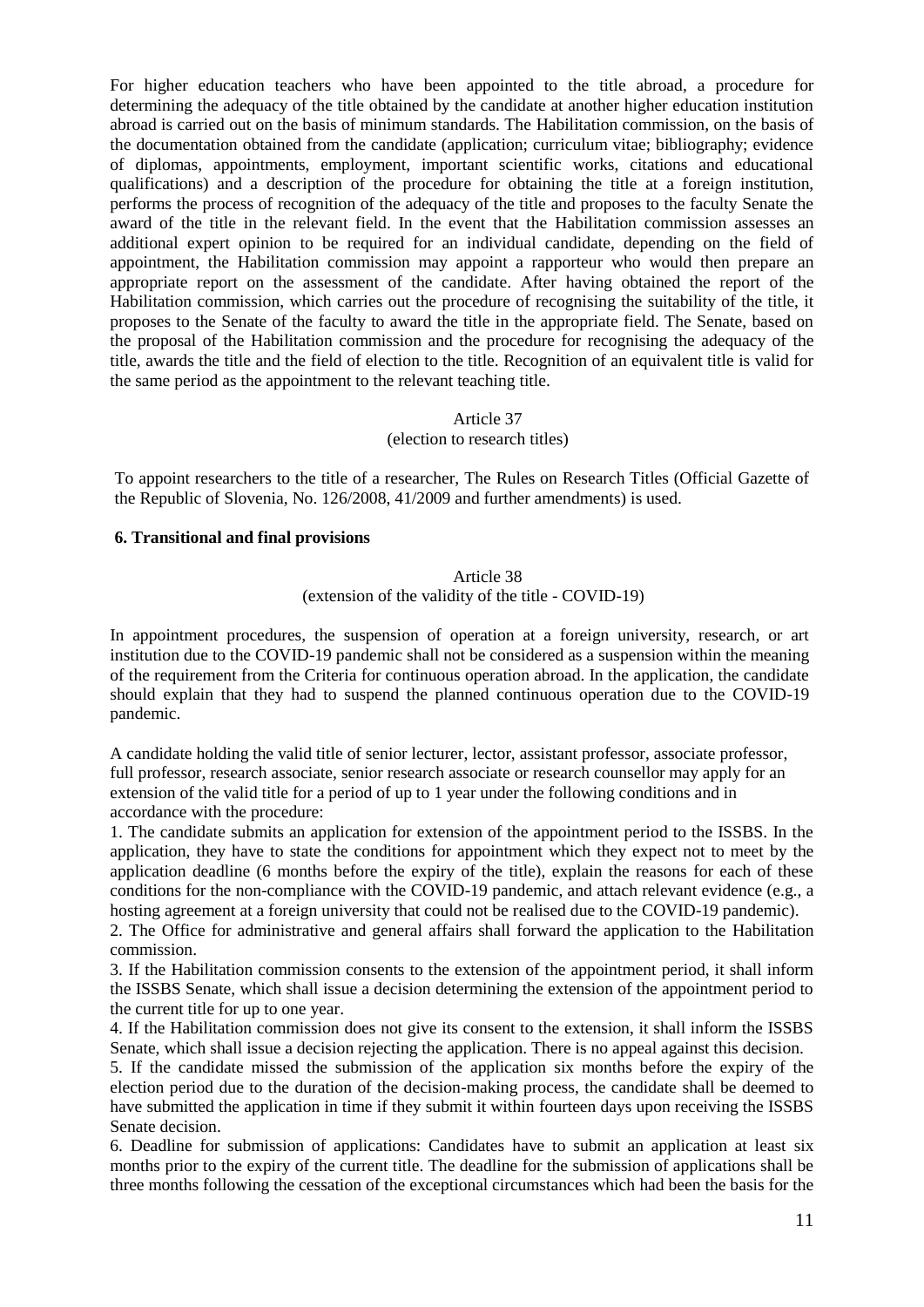adoption of these provisions. The date of the cessation of exceptional circumstances shall be determined by a resolution of the ISSBS senate.

### Article 39

In order to harmonise the terminology, in the Rules on Honorary Titles and Commendations of the ISSBS (Number: 24/2018-PNagrade), a third paragraph is added to the Honorary Title of Distinguished Professor in Article 5, namely: *The title of Professor Emeritus is awarded to professors (citizens of the Republic of Slovenia) upon retirement.*

### Article 40 (validity and application of criteria)

These criteria enter into force on the day following their adoption by the ISSBS Senate and are published in NOVIS.

### Article 41

On the day of entry into force of the Criteria, the procedures, active on the day of the application of the criteria or started before the criteria enter into force shall be completed in accordance with the provisions of the Criteria Number: 9/2021-MerilaHab. with the annex from 26 May 2021 or according to the Criteria that are more appropriate for the applicant.

Upon adoption of these Criteria, the Criteria Number: 9/2021-MerilaHab, with the annex from 26 May 2021 shall expire.

> Doc. Dr. Srečko Natek Dean of the ISSBS

Annex 1: Scientific fields, disciplines or subject areas of the ISSBS Annex 2: Guidelines for the implementation of the criteria.

In Celje, 14 June 2021 Number: 14/2021-MerilaHab.

### **Annex 1: Scientific fields, disciplines or subject areas of the ISSBS**

The ISSBS Senate accepts the following scientific fields, disciplines or subject areas for appointment to the title:

- 1. Economic sciences
- 2. Information science
- 3. Management
- 4. Mathematics
- 5. Business sciences
- 6. Law
- 7. Research methodology
- 8. Foreign language of the profession
- 9. Sociology

and reserves the right to supplement those areas.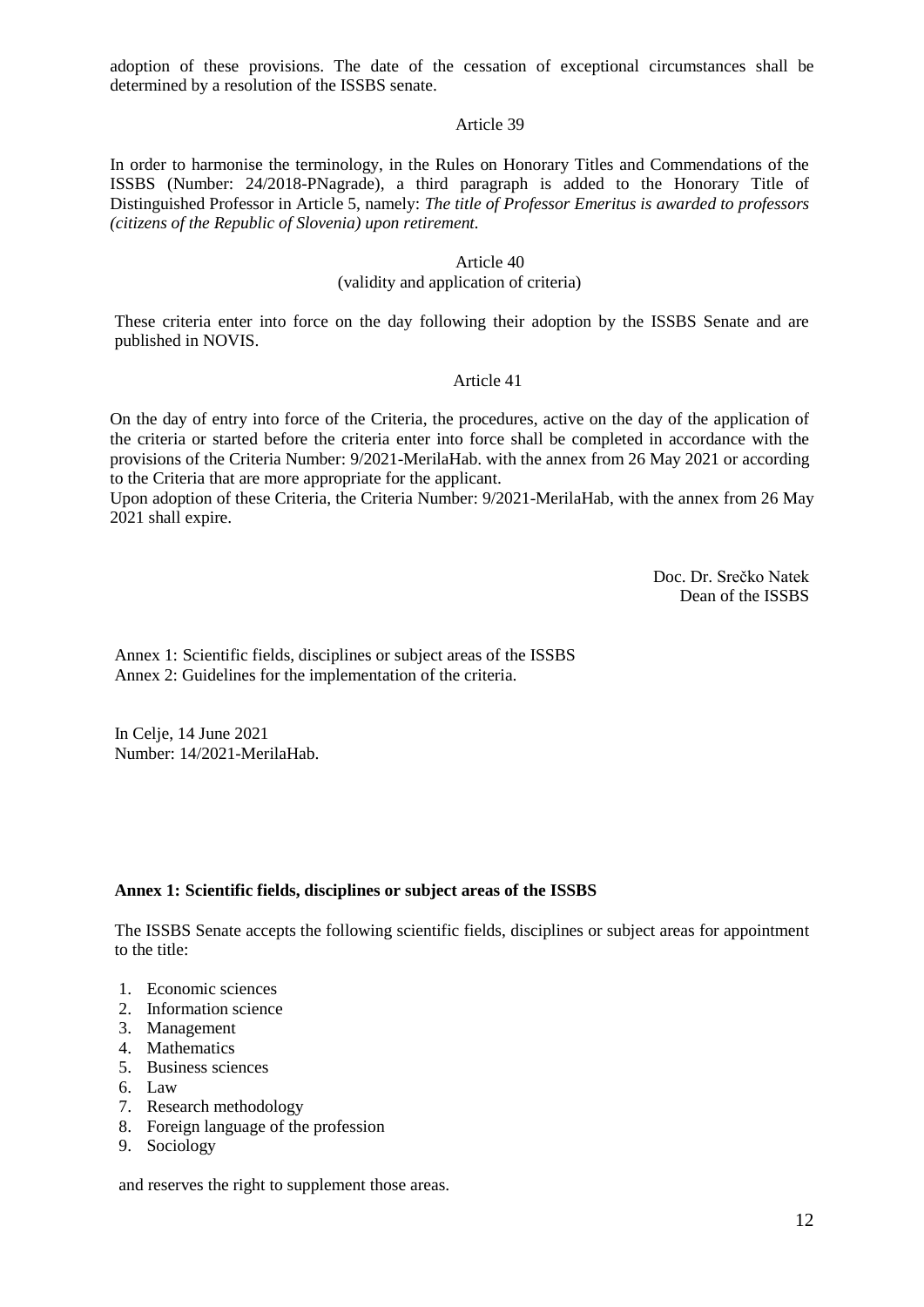## **INSTRUCTIONS FOR IMPLEMENTATION OF CRITERIA FOR APPOINTMENT TO THE TITLES OF HIGHER EDUCATION TEACHERS, FACULTY ASSISTANTS, RESEARCHERS AND RESEARCH ASSOCIATES OF INTERNATIONAL SCHOOL FOR SOCIAL AND BUSINESS STUDIES**

# **1. APPOINTMENT PROCEDURE**

The appointment procedure is started by the candidate by a written application for appointment to the title. The candidate submits the application to the Office for administrative and general affairs.

The candidate starts the procedure for appointment to the title at least six months before the expiry of the valid title.

## **2. CONTENT OF THE APPLICATION**

The application contains the following documents:

**(1) Application** indicating the field of appointment (Sample 1).

## **(2) Short biography** (Sample 2).

### **(3) Bibliography**

- extract from the COBISS bibliography for researchers and junior experts,
- extract from the SICRIS database (only "Evaluation of bibliographic indicators of research performance according to the ARRS methodology"),
- works published in the last election period should be printed in bold.

### **(4) Evidence**

## - **Evidence of diplomas, election and employment**

During the first election procedure, the candidate also submits diplomas and possible nostrification of diplomas obtained abroad, evidence of previous appointments and evidence of previous employment.

### - **Evidence of important scientific work**

Candidates for assistant professors, associate professors and full professors, as well as research associates, senior research associates and research counsellors submit their most important works, as required in the Criteria. These works shall be additionally evaluated in writing by the members of the commission in terms of their importance for the development of science in the field of the candidate's scientific work.

### - **Evidence of citation**

The candidate submits a review of citations based on an extract from international databases (Scopus, Web of Science) and other evidence.

### - **Evidence of educational competence**

Upon the first appointment to the title of a teacher, the commission determines the candidate's educational qualifications through a public trial lecture, and upon re-election and election to a higher title the candidate has to obtain the opinion of the ISSBS Student Council.

## **3. PROFESSIONAL REPORT OF THE MEMBERS OF THE CANDIDATE ASSESSMENT COMMISSION**

Each member of the evaluation committee:

- reviews the candidate's application,
- within a period that may not exceed two months, submits to the Habilitation commission of the ISSBS an independent assessment (Sample 4), which has to highlight:
- the most important works of the candidate and their importance for the development of science on a domestic and international scale,
- candidate's performance in the profession,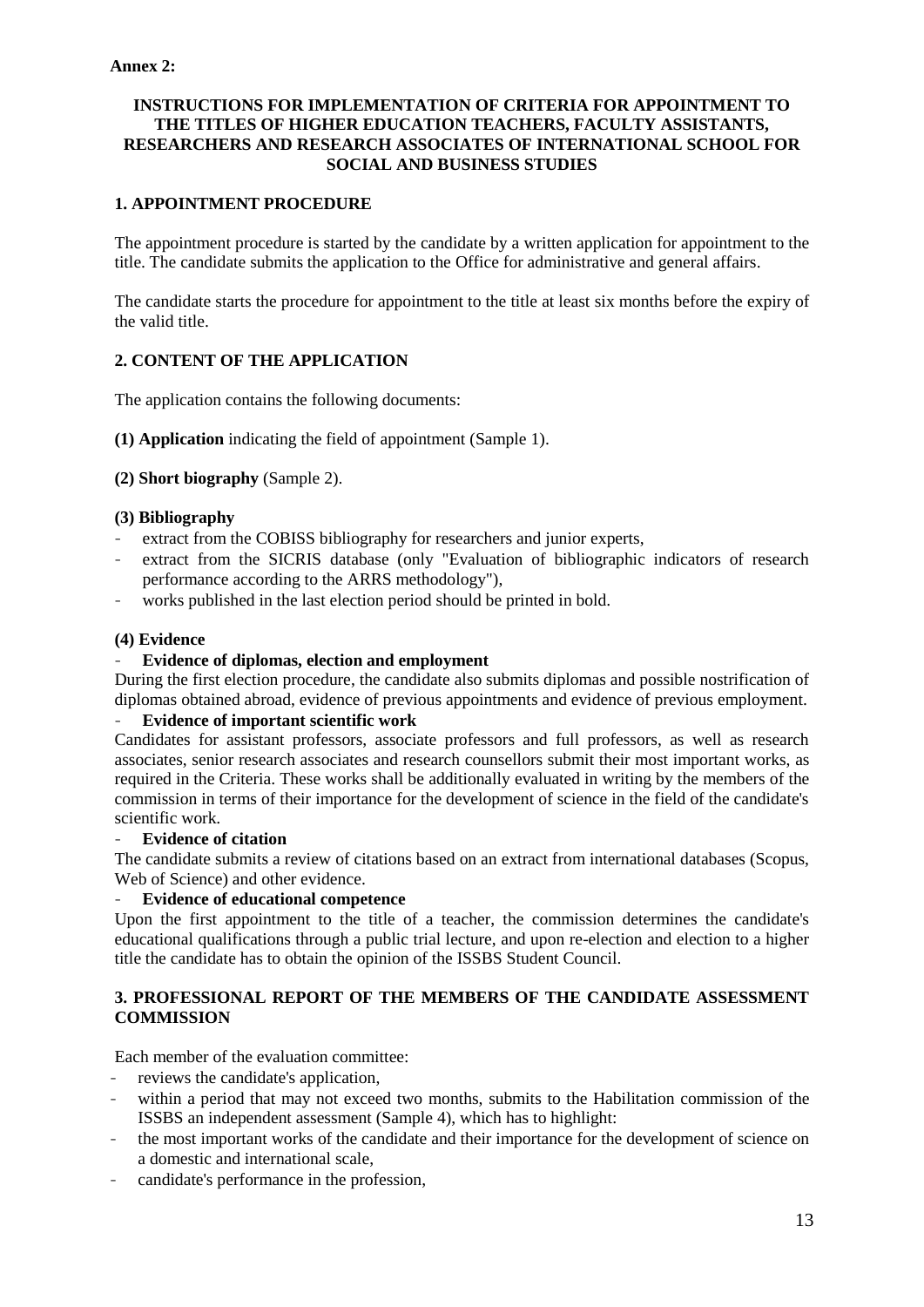- educational qualification of the candidate,
- proposal for appointment to the title.

# **4. TRIAL PUBLIC LECTURE**

In agreement with the candidate applying for the title of higher education teacher for the first time, the members of the commission also determine the topic and date of the trial public lecture, evaluate the performance of the lecture and prepare a special report (Sample 3).

At least two members of the evaluation commission have to be present at the trial lecture.

# **5. STUDENT OPINION**

The ISSBS Student Council gives an opinion on educational qualifications in the procedures for election to the title of higher education teachers and faculty assistants within a period that may not exceed one month.

# **6. ROLE OF THE HABILITATION COMMISSION, AND THE OFFICE FOR ADMINISTRATIVE AND GENERAL AFFAIRS OF THE ISSBS**

## **6.1. The Habilitation Commission of the ISSBS**

The Habilitation commission of the ISSBS is a working commission of the Senate of the ISSBS, which prepares material for applications for appointment to the requested titles at the ISSBS.

It consists of higher education teachers and researchers in accordance with the statute of the ISSBS, who elect a president from among themselves. The president of the Habilitation commission is invited to a session of the ISSBS senate, namely to the "Appointment to titles" part, and in case of justified absence, is replaced by the present member of the ISSBS senate, who is also a member of the ISSBS Habilitation commission.

### **6.2 The Office for administrative and general affairs:**

The tasks of the Office for administrative and general affairs are:

- It monitors the due date of the appointment of the ISSBS staff and informs the candidates about the timely submission of the application.
- Reviews the application received.
- Completes the application with the evaluations of the members of the Evaluation Commission, the opinion of the Student Council, or minutes of the trial lecture.
- Keeps the application and the necessary documentation.

# **7. DESCRIPTION OF THE ELECTION PROCEDURE**

During the procedure for appointment to titles, the General Administrative Procedure Act (Official Gazette of the Republic of Slovenia, No. 80/99, 70/00, 22/02, 119/05, 24/06 and other amendments and supplements).

- 1. The candidate has to submit an application to the Office for administrative and general affairs.
- 2. Upon receiving the application, the Office for administrative and general affairs shall determine whether the application is complete. If the application is incomplete, the candidate is invited to complete it within 15 days. If the candidate fails to remedy the deficiencies within the given time limit from the receipt of the notification, the proposal shall be deemed to have been withdrawn.
- 3. The Office for administrative and general affairs then:
	- forwards the application to the Habilitation commission,
	- invites the Student Council of the ISSBS to prepare and send an opinion on the candidate's educational qualifications within one month.
- 4. The Habilitation commission proposes the appointment of three members of the commission for the evaluation of the candidate (hereinafter: the commission). Each member of the commission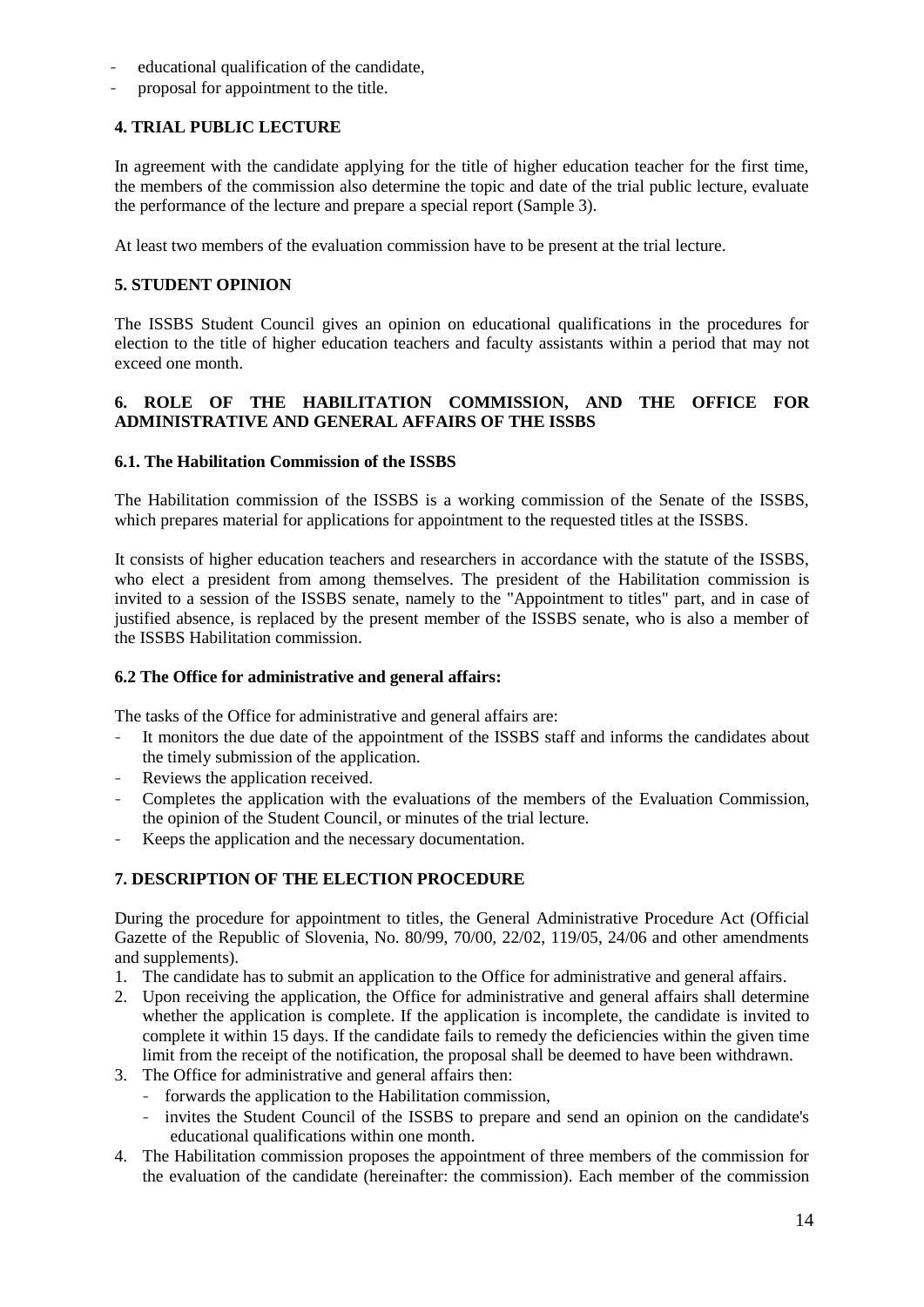has to state their appointed title, the validity of the title, the field of their appointment and the status if they are not employed at the ISSBS. The committee members:

- can, in addition to ISSBS teachers, also be retired teachers and researchers, as well as foreign university teachers and researchers holding an appropriate title,
- have to have the same or a higher title than the one requested by the candidate,
- two of the commission members have to have a title in the field for which the candidate is applying,
- in the case of election to the title of full professor or research counsellor, at least one member of the commission has to be from another higher education institution or another university,
- in interdisciplinary areas, the commission has to include representatives of the relevant disciplines.
- 5. The ISSBS Senate (hereinafter the Senate) decides on the composition of the commission.
- 6. After the approval of the commission by the Senate, the Office for administrative and general affairs sends to the members of the commission:
	- decisions on their appointment to the commission,
	- the application of the candidate,
	- a call to prepare and send an assessment of the candidate to the Office for administrative and general affairs within a period which may not exceed two months.

The members of the commission have to be reminded that the evaluation is an official secret, and they should mark the evaluation letter accordingly before forwarding it to the Office for administrative and general affairs.

- 7. In the case of the first appointment of a candidate for the title of higher education teacher, the Office for administrative and general affairs invites the members of the commission to determine the topic and date of the trial public lecture in agreement with the candidate, and prepare a special record (report).
- 8. The Office for administrative and general affairs sends the applications of candidates for appointment to the titles of higher education teachers and researchers together with the reports of the members of the commission, the opinion of the students, the minutes of the test lecture, etc. to the Habilitation commission.
- 9. Within two months, the Habilitation commission submits an opinion on the fulfilment or nonfulfilment of conditions for appointment to the title to the Senate.
- 10. The Senate shall decide on the appointment of a candidate for the title within one month of receiving the opinion of the Habilitation commission.
- 11. A candidate who has not been appointed in the election procedure may not re-apply for appointment to this title or to this field before the expiry of one year period from the date of the negative decision regarding their application.
- 12. Prior to the announcement of the title at the ISSBS, the full professor has a public inauguration lecture.

### **8. DURATION AND WITHDRAWAL FROM THE PROCEDURE**

The candidate may withdraw his application in part or in full at any time during the procedure. In this case, the panel issues a decision to stop the procedure.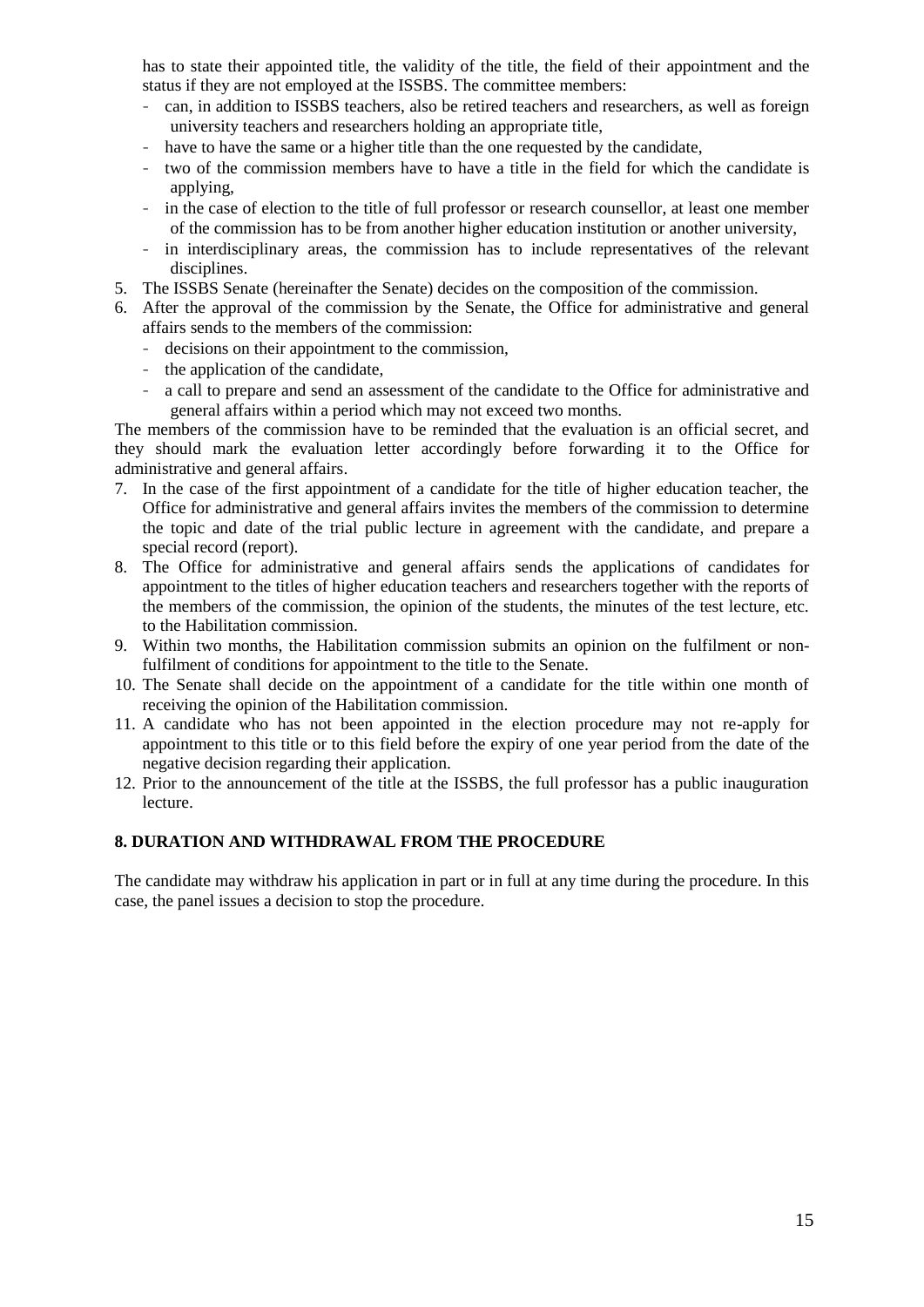**9. ANNEXES TO THE INSTRUCTIONS**

**SAMPLE 1: Application for appointment to the title** 

- **SAMPLE 2: Curriculum vitae of the candidate**
- **SAMPLE 3: Minutes of the trial public lecture**

**SAMPLE 4:** Draft report for the appointment of a higher education teacher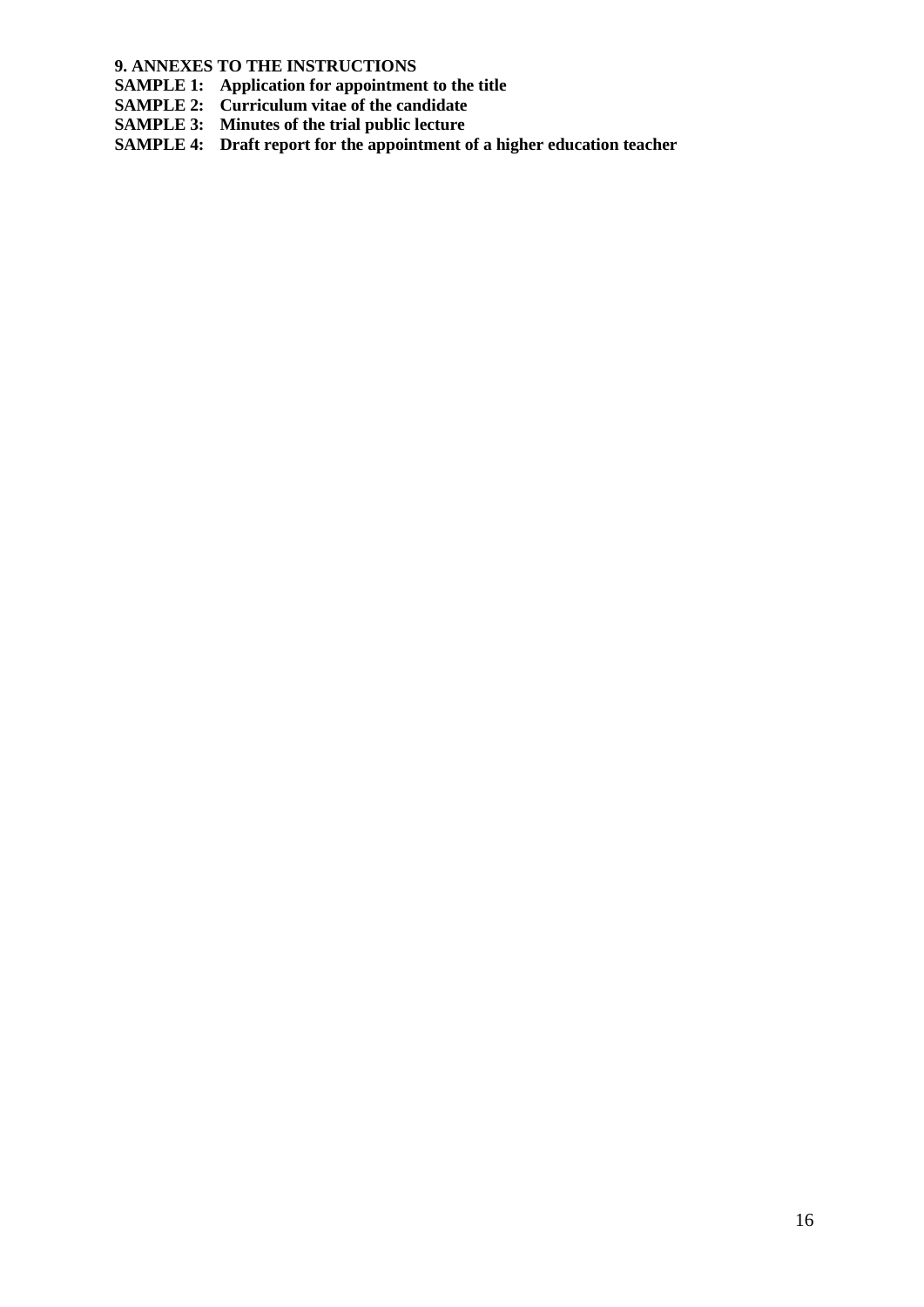|                                                         | Sample 1                                                                                                                                                                                                                                                                                                                                                                                                |  |     |            |       |
|---------------------------------------------------------|---------------------------------------------------------------------------------------------------------------------------------------------------------------------------------------------------------------------------------------------------------------------------------------------------------------------------------------------------------------------------------------------------------|--|-----|------------|-------|
|                                                         |                                                                                                                                                                                                                                                                                                                                                                                                         |  |     |            |       |
|                                                         |                                                                                                                                                                                                                                                                                                                                                                                                         |  |     |            |       |
|                                                         | Name and surname of the candidate:                                                                                                                                                                                                                                                                                                                                                                      |  |     |            |       |
|                                                         |                                                                                                                                                                                                                                                                                                                                                                                                         |  |     |            |       |
|                                                         | Address of the candidate:                                                                                                                                                                                                                                                                                                                                                                               |  |     |            |       |
|                                                         | Place and date:                                                                                                                                                                                                                                                                                                                                                                                         |  |     |            |       |
|                                                         |                                                                                                                                                                                                                                                                                                                                                                                                         |  |     |            |       |
|                                                         |                                                                                                                                                                                                                                                                                                                                                                                                         |  |     |            |       |
|                                                         | To the ISSBS Senate:                                                                                                                                                                                                                                                                                                                                                                                    |  |     |            |       |
|                                                         |                                                                                                                                                                                                                                                                                                                                                                                                         |  |     |            |       |
| Subject Title: APPLICATION FOR APPOINTMENT TO THE TITLE |                                                                                                                                                                                                                                                                                                                                                                                                         |  |     |            |       |
|                                                         |                                                                                                                                                                                                                                                                                                                                                                                                         |  |     |            |       |
|                                                         |                                                                                                                                                                                                                                                                                                                                                                                                         |  |     |            |       |
|                                                         |                                                                                                                                                                                                                                                                                                                                                                                                         |  |     |            |       |
|                                                         |                                                                                                                                                                                                                                                                                                                                                                                                         |  |     |            |       |
| $\circ$                                                 | the first / re-appointment to an educational title (circle as appropriate)                                                                                                                                                                                                                                                                                                                              |  |     |            |       |
|                                                         |                                                                                                                                                                                                                                                                                                                                                                                                         |  |     |            |       |
|                                                         |                                                                                                                                                                                                                                                                                                                                                                                                         |  |     |            |       |
|                                                         | for the field $\frac{1}{\sqrt{1-\frac{1}{2}}\sqrt{1-\frac{1}{2}}\sqrt{1-\frac{1}{2}}\sqrt{1-\frac{1}{2}}\sqrt{1-\frac{1}{2}}\sqrt{1-\frac{1}{2}}\sqrt{1-\frac{1}{2}}\sqrt{1-\frac{1}{2}}\sqrt{1-\frac{1}{2}}\sqrt{1-\frac{1}{2}}\sqrt{1-\frac{1}{2}}\sqrt{1-\frac{1}{2}}\sqrt{1-\frac{1}{2}}\sqrt{1-\frac{1}{2}}\sqrt{1-\frac{1}{2}}\sqrt{1-\frac{1}{2}}\sqrt{1-\frac{1}{2}}\sqrt{1-\frac{1}{2}}\sqrt{$ |  |     |            |       |
| $\circ$                                                 | simultaneous appointment to<br>for                                                                                                                                                                                                                                                                                                                                                                      |  | the | scientific | title |
|                                                         |                                                                                                                                                                                                                                                                                                                                                                                                         |  |     |            |       |
|                                                         |                                                                                                                                                                                                                                                                                                                                                                                                         |  |     |            |       |
|                                                         |                                                                                                                                                                                                                                                                                                                                                                                                         |  |     |            |       |
|                                                         | Candidate's signature:                                                                                                                                                                                                                                                                                                                                                                                  |  |     |            |       |
|                                                         |                                                                                                                                                                                                                                                                                                                                                                                                         |  |     |            |       |
|                                                         |                                                                                                                                                                                                                                                                                                                                                                                                         |  |     |            |       |
|                                                         |                                                                                                                                                                                                                                                                                                                                                                                                         |  |     |            |       |
| $\circ$                                                 | Mandatory annexes:<br>Curriculum Vitae                                                                                                                                                                                                                                                                                                                                                                  |  |     |            |       |
| $\circ$                                                 | Bibliography (COBISS, SICRIS)                                                                                                                                                                                                                                                                                                                                                                           |  |     |            |       |
| $\circ$                                                 | Evidence (published works and other, art. 4. of the instructions)                                                                                                                                                                                                                                                                                                                                       |  |     |            |       |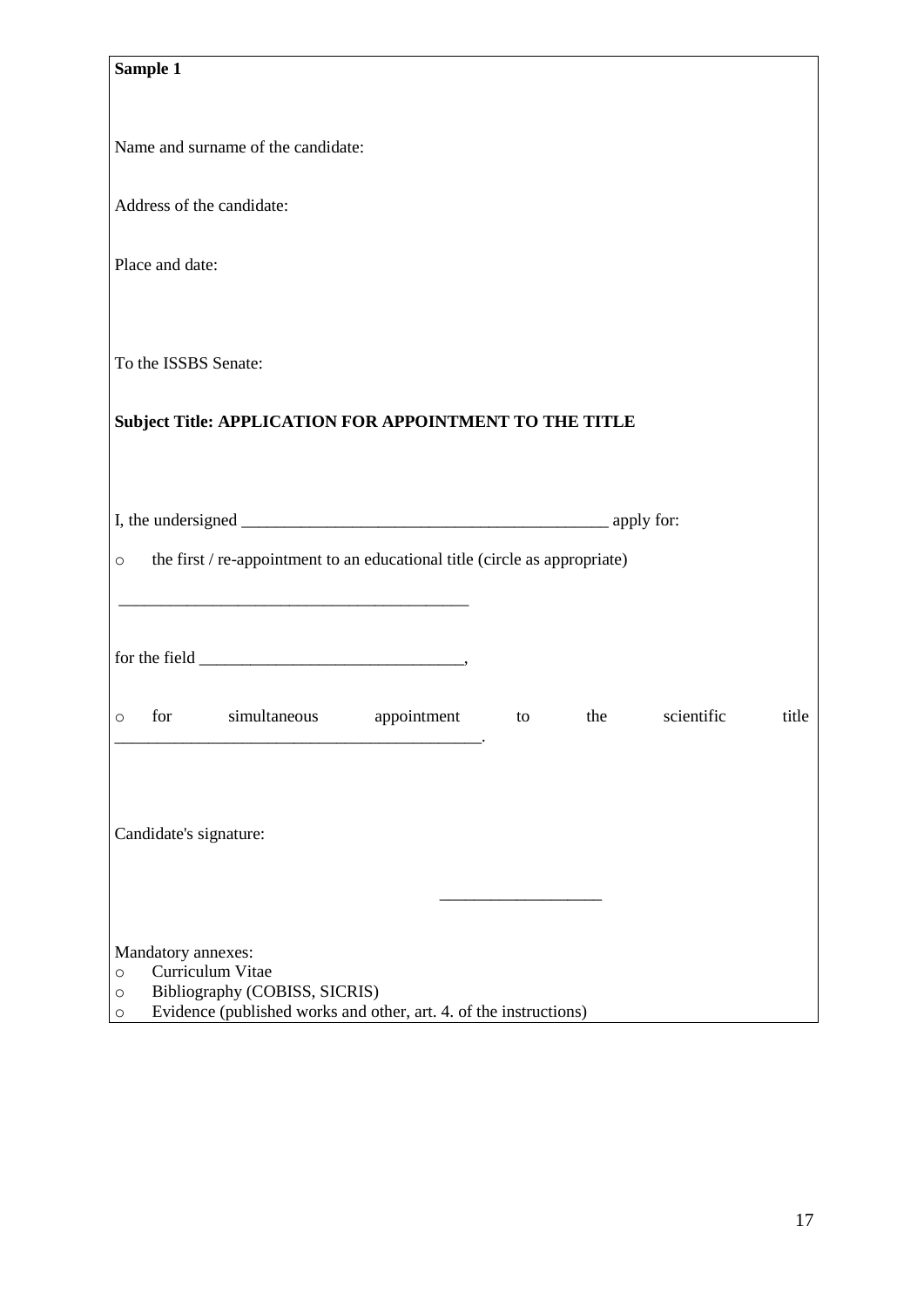# **Sample 2**

# **Curriculum vitae of the candidates (1-2 pages):**

- date and place of birth,
- date of diploma (field), master's degree, doctorate (with work title, name of mentor),
- indication of previous appointments, field, date, place,
- awards and recognitions, scholarships and participation in international meetings and visits,
- description of the works that are or were performed by the candidate and where they performed them (exact indication of past employments that are relevant for the field of appointment to the title).

Candidate's signature: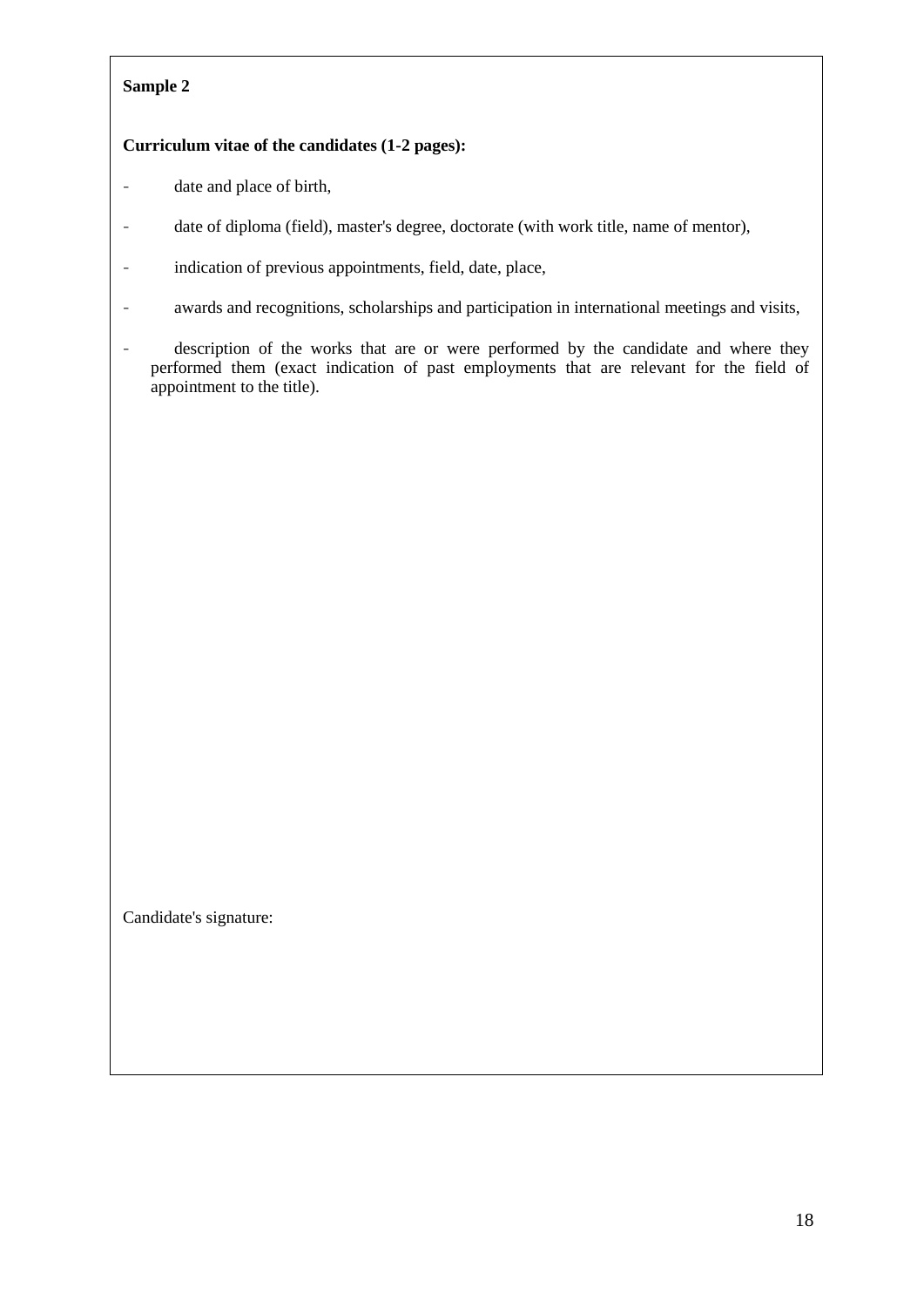# **Sample 3**

Office for administrative and general affairs:

Date:

# **Subject: Minutes of the trial public lecture**

Candidate:

Lecture topic:

Lecture date:

**Lecture description:**

Conclusion

The members of the expert commission determine that the candidate is **appropriately / inappropriately** educationally qualified for appointment to the requested title.

Indication of the members of the expert commission with their signatures: